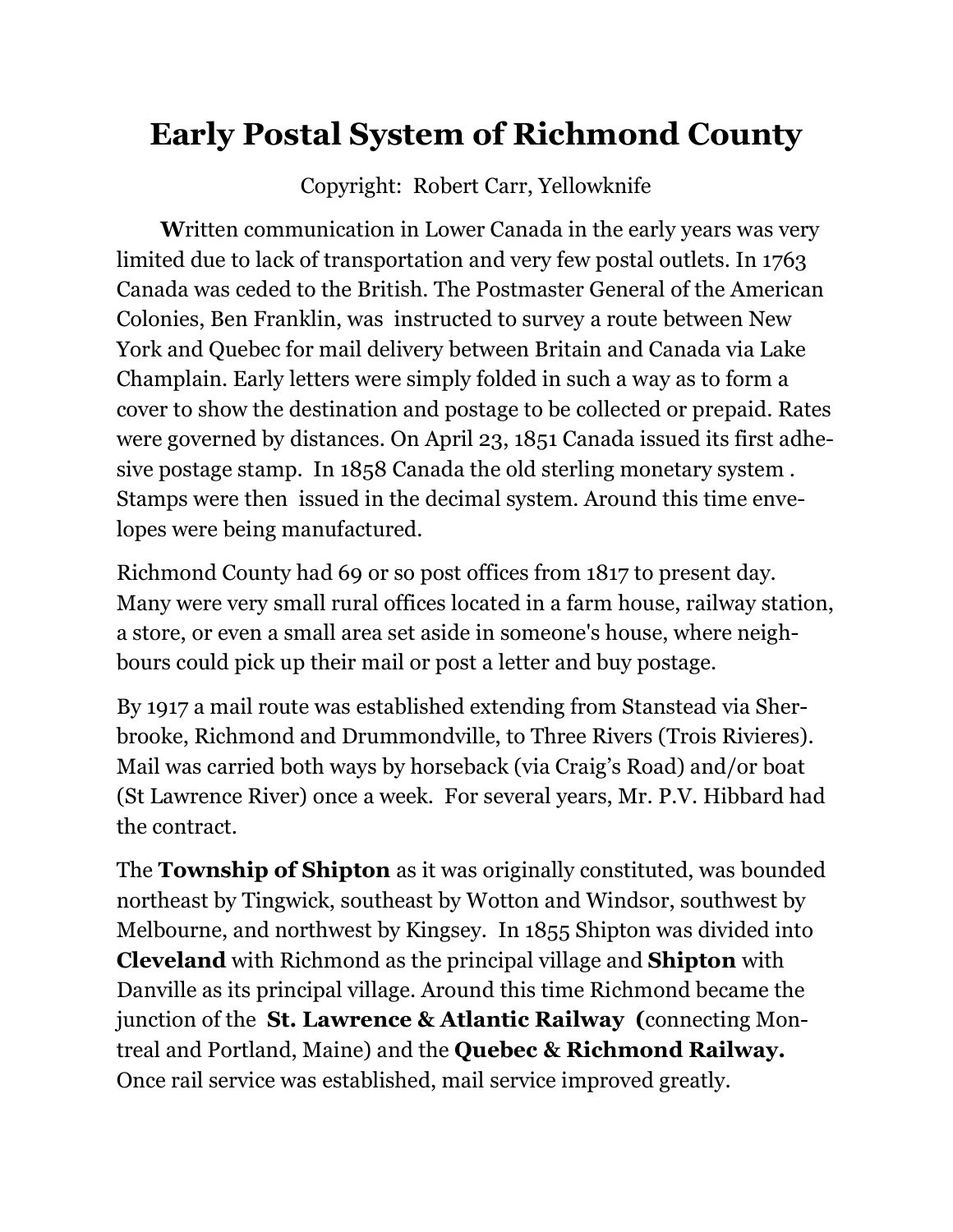Before Confederation, Richmond County was located in what was known as Canada East or Lower Canada. Both C.E and L.C were used by early post offices. QUE or P.Q. were not used until just before Confederation and afterwards. Now QC has replaced all other forms for Quebec.

Once rural mail service was established by Canada Post, many of the small post offices such as Castlebar, Corris, Fontenoy, Gallup Hill, Golden Bay, McCourts Corner, Melboro, Nicolet Falls, Perkins Corner, and Titus were closed.

**Richmond / Shipton** - The first post office in Shipton/ Richmond County was named **Shipton**, and opened April 12, 1817 with Issac Bernard be-



coming the first Post

Master (1817-1819). The post office served Tingwick, Durham, Melbourne, Brompton, and Windsor. According to the Richmond County Historical Society the post office (basically a desk) was located in a small building behind what is known as "the McIver Apartments".

Stephen Bernard became Post Master (1820-1828), the year the post office was renamed **Richmond, L.C (Lower Canada).** The first



The first desk of the Shipton post office (RCHS)

postal hammer of Richmond issued from 1830-1848 was smaller than the proof hammer and didn't have a dater, so the postmaster would pen it in.

Once a roadway (trail) was built between Danville and Richmond, Leonard Thomas of Melbourne became the first contractor to deliver mail between the two villages on horseback.



*Note: I am always looking for old postmarks and post offices of Richmond County. If you have any postcards, covers or envelopes pre 1930, please let me know through the RCHS.*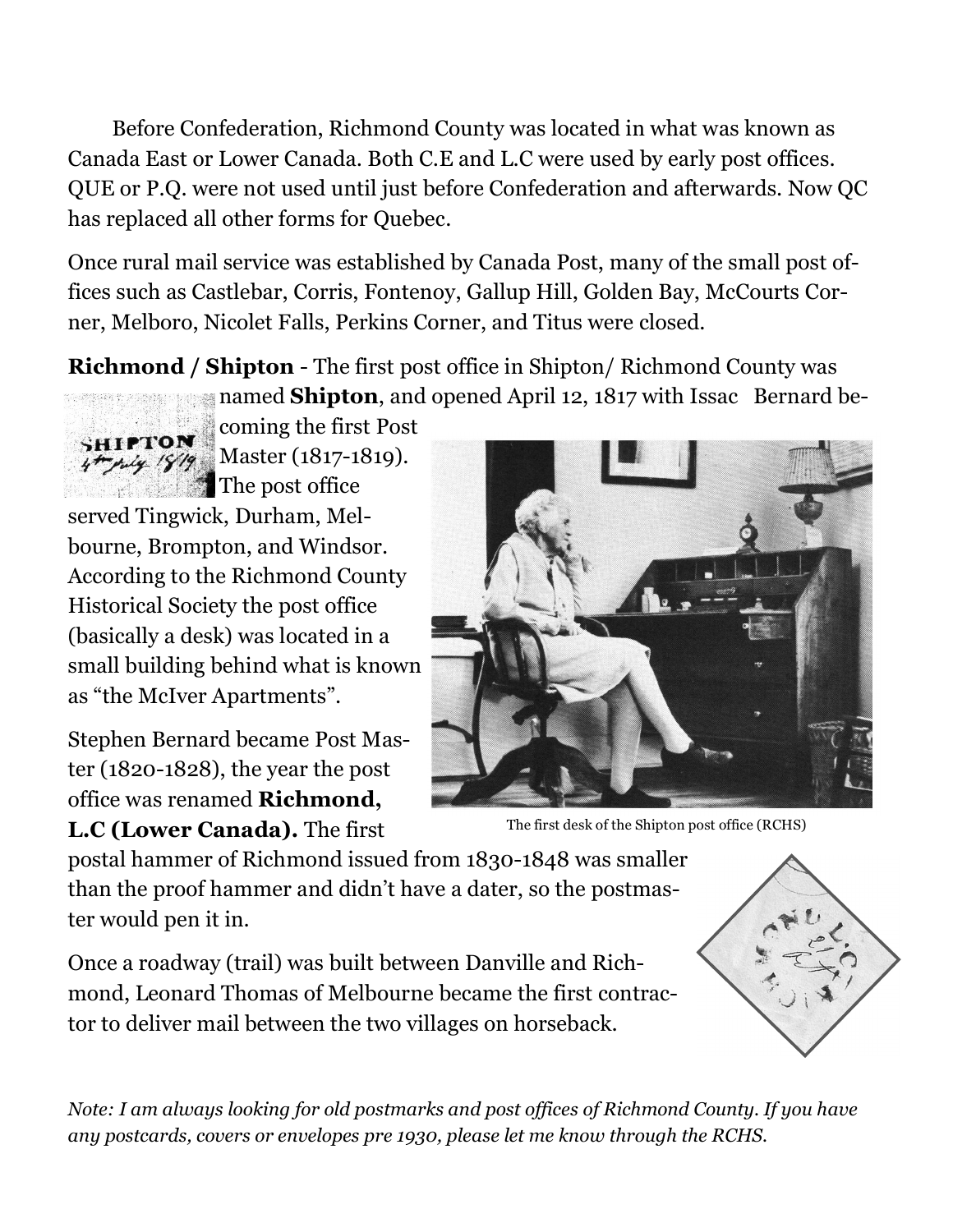**Danville -** The post office opened in January 1832 with **T**homas **C**utler **A**llis as postmaster. He was not provided with a cancel hammer so at first he had to use a handwritten date (manuscript)



The first hammer arrived in 1834 and was a 30 mm double circle with room for the PM to handwrite a date. The problem though was Danville was misspelled with "NN". This was not corrected until a new hammer arrived in 1849.



Thomas Cutler Allis was a merchant and lumber dealer

in Danville. He owned a store in 1830 where he located the post office. He later sold the store and bought another in the Square with the PO moving with him.



The *Canada Postal Archives* are often missing early info on post offices. The Sherbrooke Daily Record of March 30, 1909 mentions in an Obit for Wm Frost of Danville, that in 1847 that the post office was located in the private home of Milo Barnum. Later the post office moved into the Square.

Soon other post offices were opened, such as Melbourne and Kingsey, followed by many others once side roads were built such as Castlebar, Slatington, Denisons Mills, Nicolet Falls and Trenholm.

 **Asbestos** - in 1884 a post office opened at the home of William Church, with "Asbestos" being the designated name of the locality and named after the mineral asbestos. Mr Church became the first Post Master 1884- 1919.

**Gore -** Until 1898, residents surrounding Gore received their mail through post offices at Lisgar and Melbourne. With the construction of a railway station, a post office soon followed. It was installed in the store of Herbert Smith and Mr. Smith became Post Master (July 1, 1898).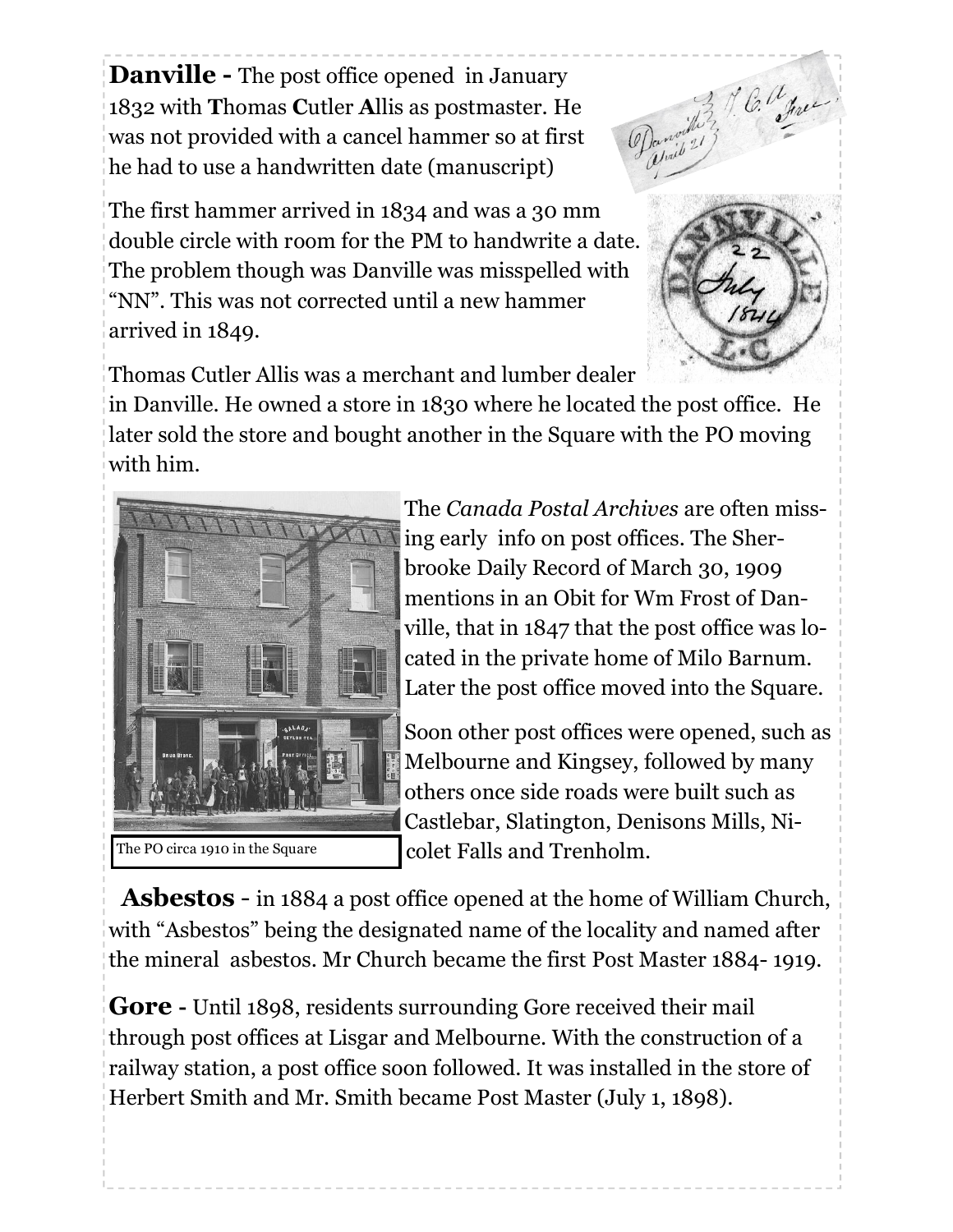In October of 1900 the **Gore** post office moved to the home of Alfred Burrill, then returned back to new owners of H. Smith's store. The PO closed in favour of rural delivery from Melbourne July 31, 1958.

**Fontenoy** - In 1864, Robert Frazer requested that the Federal Government establish a post office at Frazer's Mills. The name Frazer's Mills was already used as a PO and it was decided to open a post office in Robert Frazer's farmhouse with the name Fontenoy on October 1, 1864, with Mr. Frazer appointed Post Master.

**Upper Melbourne** - The post office was established on December 1, 1883, with Newlands Coburn as Post Master. The postmaster/ mail carrier would take out-going mail to Melbourne and pick up in-coming mail.

**Pinnacle -**The Canada Post Archives states that there was a rural post office in Shipton, Quebec, called Pinnacle. The archives show that it

opened on 10 October 1904, with Mederic Beauchesne as postmaster & cheese maker. Research shows that it may have been located in a cheese factory on Lot 4 Range 6. The lot is located along the present Chemin des Canadien and includes a short secondary road called Chemin Mayette. The intersec-



tion also included a small school (now a home).

**Melbourne -** A very early post office was established in 1835 to serve

communities on the opposite side of St Francis River from Richmond. Early records do not seem to be available but the RCHS states that the 1st postmaster was likely a Mr. Desaulnier. Canada Post Archives states Thomas Tait as PM in 1843, (as noted on cover)